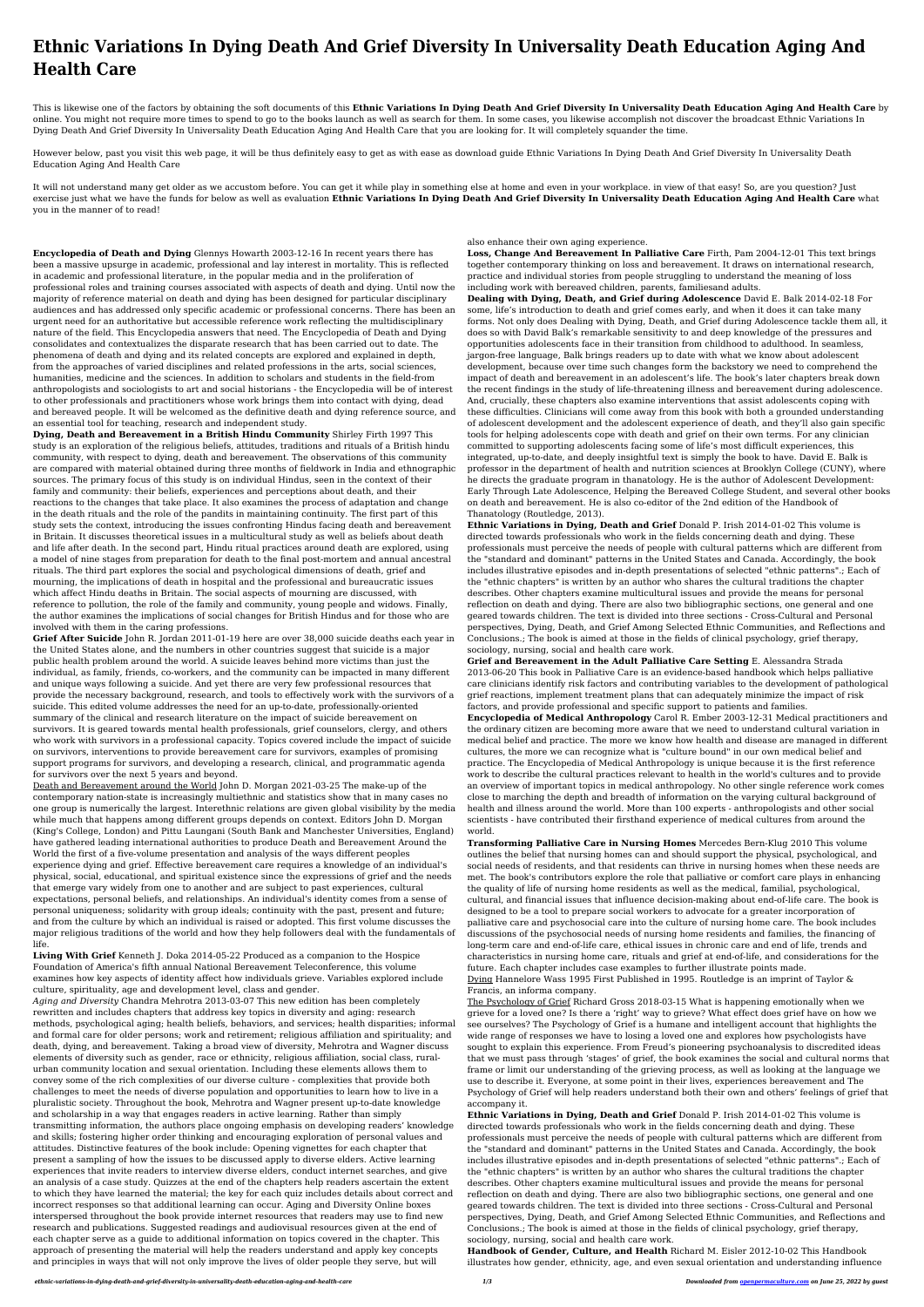the health practices and risk factors for health problems in diverse groups of people. Contributions from leading researchers in psychology, health, and epidemiology provide an interdisciplinary approach to the topic. In addition to epidemiological issues, this book discusses the view that public health policy and programs must be individually tailored to specific groups to maximize their effectiveness. Part I deals with the effects of stress on the health of diverse populations. Part II of the book raises the issues of varied health risk factors and health practices for different cultural and socioeconomic groups. Part III examines specific health problems and issues common to women and men of varying ethnicity. The last section deals with the health problems of specific populations. Featuring the latest information for understanding how diverse groups of people perceive and respond to issues relating to their health, this Handbook should prove to be a valuable resource to a wide range of practitioners and researchers in psychology, medicine, psychiatry, sociology, social work, nursing, exercise science, and counseling.

Bereavement Institute of Medicine 1984-02-01 "The book is well organized, well detailed, and well referenced; it is an invaluable sourcebook for researchers and clinicians working in the area of bereavement. For those with limited knowledge about bereavement, this volume provides an excellent introduction to the field and should be of use to students as well as to professionals," states Contemporary Psychology. The Lancet comments that this book "makes good and compelling reading. . . . It was mandated to address three questions: what is known about the health consequences of bereavement; what further research would be important and promising; and whether there are preventive interventions that should either be widely adopted or further tested to evaluate their efficacy. The writers have fulfilled this mandate well."

*Cultural Changes in Attitudes Toward Death, Dying, and Bereavement* Cynthia A. Peveto, PhD 2004-11-18 By comparing the findings from Kalish's and Reynolds's landmark 1970's Death and Ethnicity Study to their own present study, Hayslip and Peveto examine the impact of cultural change on death attitudes. With a focus on African-American, Asian-American, and Hispanic-American subpopulations, with Caucasians treated as a comparison group, the authors come to several conclusions, including: the shift toward more interest in being informed of one's own terminal prognosis a more personal approach to funerals and mourning observances a greater focus on family and relationships

**Responding to Grief** Caroline Currer 2017-03-14 This book argues that dying and bereavement are issues for all social care practitioners, illustrating the wide variety of ways in which they are involved. Examples are taken from mainstream as well as specialist settings. Early chapters focus upon the relevance of theoretical understandings and the perspectives of dying and bereaved people themselves. There is detailed consideration of practitioners' accounts of their responses to people who are grieving. Conclusions relate to issues of training and support, and implications for practice.

Continuing Bonds Dennis Klass 2014-05-12 First published in 1996. This new book gives voice to an emerging consensus among bereavement scholars that our understanding of the grief process needs to be expanded. The dominant 20th century model holds that the function of grief and mourning is to cut bonds with the deceased, thereby freeing the survivor to reinvest in new relationships in the present. Pathological grief has been defined in terms of holding on to the deceased. Close examination reveals that this model is based more on the cultural values of modernity than on any substantial data of what people actually do. Presenting data from several populations, 22 authors - among the most respected in their fields - demonstrate that the health resolution of grief enables one to maintain a continuing bond with the deceased. Despite cultural disapproval and lack of validation by professionals, survivors find places for the dead in their ongoing lives and even in their communities. Such bonds are not denial: the deceased can provide resources for enriched functioning in the present. Chapters examine widows and widowers, bereaved children, parents and siblings, and a population previously excluded from bereavement research: adoptees and their birth parents. Bereavement in Japanese culture is also discussed, as are meanings and implications of this new model of grief. Opening new areas of research and scholarly dialogue, this work provides the basis for significant developments in clinical practice in the field.

**The Cambridge Handbook of Age and Ageing** Malcolm L. Johnson 2005-12-01 The Cambridge Handbook of Age and Ageing, first published in 2005, is a guide to the body of knowledge, theory, policy and practice relevant to age researchers and gerontologists around the world. It contains almost 80 original chapters, commissioned and written by the world's leading gerontologists from 16 countries and 5 continents. The broad focus of the book is on the behavioural and social sciences but it also includes important contributions from the biological and medical sciences. It provides comprehensive, accessible and authoritative accounts of all the key topics in the field ranging from theories of ageing, to demography, physical aspects of ageing, mental processes and ageing, nursing and health care for older people, the social context of ageing, cross cultural perspectives, relationships, quality of life, gender, and financial and policy provision. This handbook will be a must-have resource for all researchers, students and professionals with an interest in age and ageing. Handbook of Adolescent Death and Bereavement David E. Balk, PhD 2004-01-01 In this comprehensive handbook, Charles Corr and David Balk improve our understanding of the challenges faced by adolescents when coping with death, dying, and bereavement. The volume is organized into three parts. Part I addresses specific issues involved in confrontations with death. Part II focuses on the role of bereavement. Part III explains specific therapeutic interventions for caregivers. The authors introduce us to adolescence as a special time in the human life cycle, a period quite separate from childhood and adulthood. They establish normative adolescents, and explain developmental tasks that are typical of early, middle, and late adolescence. **Existential and Spiritual Issues in Death Attitudes** Adrian Tomer 2013-05-13 In this new volume, death is treated both as a threat to meaning and as an opportunity to create meaning. *Dying, Death and Grief* Brenda Mallon 2008-07-21 "This book's strengths are [Brenda Mallon's] clinical wisdom, experience and insights, and the practical, constructive, down-to-earth way in which she conveys these to her readers. This will appeal to many who are searching for guidance in the difficult task of providing support for the bereaved" - Bereavement Care, Spring 2010 'This is a well written book that makes a very useful addition to the field" - Therapy Today, February 2009 'A refreshing, down-to-earth text that examines theory and research without becoming an academic tome. It is comprehensive, focused on practice and contains important insights for developing the essential skills required to provide effective bereavement care' - Dr John Costello, Head of Primary Care, University of Manchester 'Brenda Mallon gives the term "grief counselling" definition in a way no one has done before. If you are new to counselling the bereaved, this book is the best introduction I have seen. If you are an experienced grief counsellor, this should be the next book you read' - Professor Dennis Klass, Webster University, Dying, Death and Grief is written for anyone who provides support to adults following bereavement. Whether in a professional or voluntary capacity, bereavement care requires empathy, judgement and skill to ensure your response matches the needs of the person you are helping. Recognizing that we all experience bereavement differently, this book introduces theory and skills which can be used in any context to address a wide range of needs. The author explains the theoretical background to attachment and loss and the core skills needed to support people who have been bereaved. Case studies and personal accounts illustrate key points and exercises help you examine your own experiences and attitudes in relation to loss. The book also takes into account topics frequently overlooked in other texts, such as sexuality, spiritual responses to loss, cultural influences and diversity, as well as the nature of chronic and disenfranchised grief. Dying, Death and Grief is designed for use on a wide range of training and academic courses that prepare practitioners to work with the bereaved. Professionals in a range of settings including hospitals and in the community as well as volunteers and be-frienders in hospices and nursing homes will find this a useful source of guidance. Brenda Mallon is a counsellor, trainer and author who specialises in bereavement care. She is vice chair of The Grief Centre, Manchester Area Bereavement Forum.

**Parent Grief** Paul C. Rosenblatt 2016-02-04 Explores what couple and individual stories say and do not say about the child's dying and death and about parent grief. The author uses narratives as his tool for the introduction and exploration of the many facets of parental grief. **Death, Society and Human Experience (1-download)** Robert Kastenbaum 2015-07-22 Providing an understanding of the relationship with death, both as an individual and as a member of society. This book is intended to contribute to your understanding of your relationship with death, both as an individual and as a member of society. Kastenbaum shows how individual and societal attitudes influence both how and when we die and how we live and deal with the knowledge of death and loss. Robert Kastenbaum is a renowned scholar who developed one of the world's first death education courses and introduced the first text for this market. This landmark text draws on contributions from the social and behavioral sciences as well as the humanities, such as history, religion, philosophy, literature, and the arts, to provide thorough coverage of understanding death and the dying process. Learning Goals Upon completing this book, readers should be able to: -Understand the relationship with death, both as an individual and as a member of society -See how social forces and events affect the length of our lives, how we grieve, and how we die -Learn how dying people are perceived and treated in our society and what can be done to provide the best possible care -Master an understanding of continuing developments and challenges to hospice (palliative care). -Understand what is becoming of faith and doubt about an afterlife

*Ethnic Variations in Dying, Death, and Grief* Donald P. Irish 1993-01-01 This volume is directed towards professionals who work in the fields concerning death and dying. These professionals must perceive the needs of people with cultural patterns which are different from the "standard and dominant" patterns in the United States and Canada. Accordingly, the book includes illustrative episodes and in-depth presentations of selected "ethnic patterns".; Each of the

"ethnic chapters" is written by an author who shares the cultural traditions the chapter describes. Other chapters examine multicultural issues and provide the means for personal reflection on death and dying. There are also two bibliographic sections, one general and one geared towards children. The text is divided into three sections - Cross-Cultural and Personal perspectives, Dying, Death, and Grief Among Selected Ethnic Communities, and Reflections and Conclusions.; The book is aimed at those in the fields of clinical psychology, grief therapy, sociology, nursing, social and health care work.

*Death, Gender and Ethnicity* David Field 2002-01-04 Death, Gender and Ethnicity examines the ways in which gender and ethnicity shape the experiences of dying and bereavement, taking as its focus the diversity of ways through which the universal event of death is encountered. It brings together accounts of how these experiences are actually managed with analyses of a range of representations of dying and grieving in order to provide a more theoretical approach to the relationship between death, gender and ethnicity. Though death and dying have been an increasingly important focus for academics and clinicians over the last thirty years, much of this work provides little insight into the impact of gender and ethnicity on the experience. The result is often a universalising representation which fails to take account of the personally unique and culturally specific experiences associated with a death. Drawing on a range of detailed case studies, Death, Gender and Ethnicity develops a more sensitive theoretical approach which will be invaluable reading for students and practitioners in health studies, sociology, social work and medical anthropology.

## **Fearless Death** Lama Ole Nydahl 2013-05-01

*When Parents Die* Rebecca Abrams 2012-12-06 The death of a parent marks an emotional and psychological watershed in a person's life. For children and teenagers, the loss of a parent if not handled sensitively can be a lasting trauma, and for adults too, a parent's death can be a tremendous blow. When Parents Die speaks to bereaved children of all ages. Rebecca Abrams draws on her personal and professional understandings of parental loss, as well as the experiences of many other adults, teenagers and children, to provide the reader with an honest, compassionate and insightful exploration of the experience of losing a parent. The book covers the entire course of grieving, from the immediate aftermath of a parent's death through to the point of recovery, paying particular attention to the many circumstances that can prolong and complicate mourning, including sudden death. An indispensible aid to the bereaved and the many professionals who work with them, this book is written in a clear and sympathetic style. It has been fully revised for this third edition to take recent research and theoretical developments into account.

*Death, Mourning, and Burial* Antonius C. G. M. Robben 2017-04-26 The definitive reference on the anthropology of death and dying, expanded with new contributions covering everything from animal mourning to mortuary cannibalism Few subjects stir the imagination more than the study of how people across cultures deal with death and dying. This expanded second edition of the internationally bestselling Death, Mourning, and Burial offers cross-cultural readings that span the period from dying to afterlife, considering approaches to this transition as a social process and exploring the great variations of cultural responses to death. Exploring new content including organ transplantation, institutionalized care for the dying, HIV-AIDs, animal mourning, and biotechnology, this text retains classic readings from the first edition, and is enhanced by sixteen new articles and two new sections which provide increased breadth and depth for readers. Death, Mourning, and Burial, Second Edition is divided into eight parts reflecting the social trajectory of death: conceptualizations of death; death, dying, and care; grief and mourning; mortuary rituals; and remembrance and regeneration. Sections are introduced through foundational texts which provide the ideal introduction to this diverse field. It is essential reading for anyone concerned with issues of death and dying, as well as violence, terrorism, war, state terror, organ theft, and mortuary rituals. A thoroughly revised edition of this classic anthology featuring twenty-three new articles, two new sections, and three reformulated sections Updated to include current topics, including organ transplantation, institutionalized care for the dying, HIV-AIDs, animal mourning, and biotechnology Must reading for anyone concerned with issues of death and dying, as well as violence, terrorism, war, state terror, organ theft, and mortuary rituals Serves as a text for anthropology classes and provides a genuinely cross-cultural perspective to all those studying death and dying **Handbook of Death and Dying** Clifton D. Bryant 2003 Review: "More than 100 scholars contributed to this carefully researched, well-organized, informative, and multi-disciplinary source on death studies. Volume 1, "The Presence of Death," examines the cultural, historical, and societal frameworks of death, such as the universal fear of death, spirituality and varioius religions, the legal definition of death, suicide, and capital punishment. Volume 2, "The Response to Death," covers such topics as rites and ceremonies, grief and bereavement, and legal matters after death."--"The Top 20 Reference Titles of the Year," American Libraries, May 2004. *Grief and Loss* Katherine Walsh 2011 Provides a variety of case examples applying theory to practice when working with those dealing with grief and loss. Grief and Loss: Theories and Skills for the Helping Professions, 2/e, allows readers to see how essential theories and skills will enhance their own practice. They will gain the core knowledge and skills needed to work with individuals, families, groups, and communities who are experiencing loss and the grief that accompanies it Culture, spirituality, age, gender and other factors that influence grief reactions are discussed, helping readers understand and work with diverse populations. Individual and programmatic responses to grieving people are also included. Each chapter contains exercises that encourage readers to apply the concepts learned and MySocialWorkLab includes a variety of Internet resources and supplemental learning tools. Learning Goals Upon completing this book, readers should be able to: Acquire core knowledge and skills that will prepare readers to work with individuals, families, groups, and communities who are experiencing loss and the grief that accompanies it Understand normal and complicated grief reactions Identify actual as well as symbolic losses Recognize the factors the positively and negatively influence grief reactions Understand the resources and interventions that are effective in helping those who are grieving Note: MySocialWorkLab does not come automatically packaged with this text. To purchase MySocialWorkLab, please visit: www.mysocialworklab.com or you can purchase a valuepack of the text + MySocialWorkLab (at no additional cost). VP: 0205206816 Health Education Donald A. Read 1997 Health Education: A Cognitive Behavioral Approach is the only text that thoroughly covers the issues of a combined cognitive-behavioral approach to health education, from both the community and school health perspective. The author carefully explores the relationship among thinking, feeling, and acting--an understanding of which is essential for successful health intervention. The primary goal of Health Education: A Cognitive Behavioral Approach is to identify unhealthy behaviors and their cognitive supports, and then to design and implement learning experiences that will be effective in bringing about change. **Death and Bereavement Across Cultures** Colin Murray Parkes 2003-09-02 All societies have their own customs and beliefs surrounding death. In the West, traditional ways of mourning are